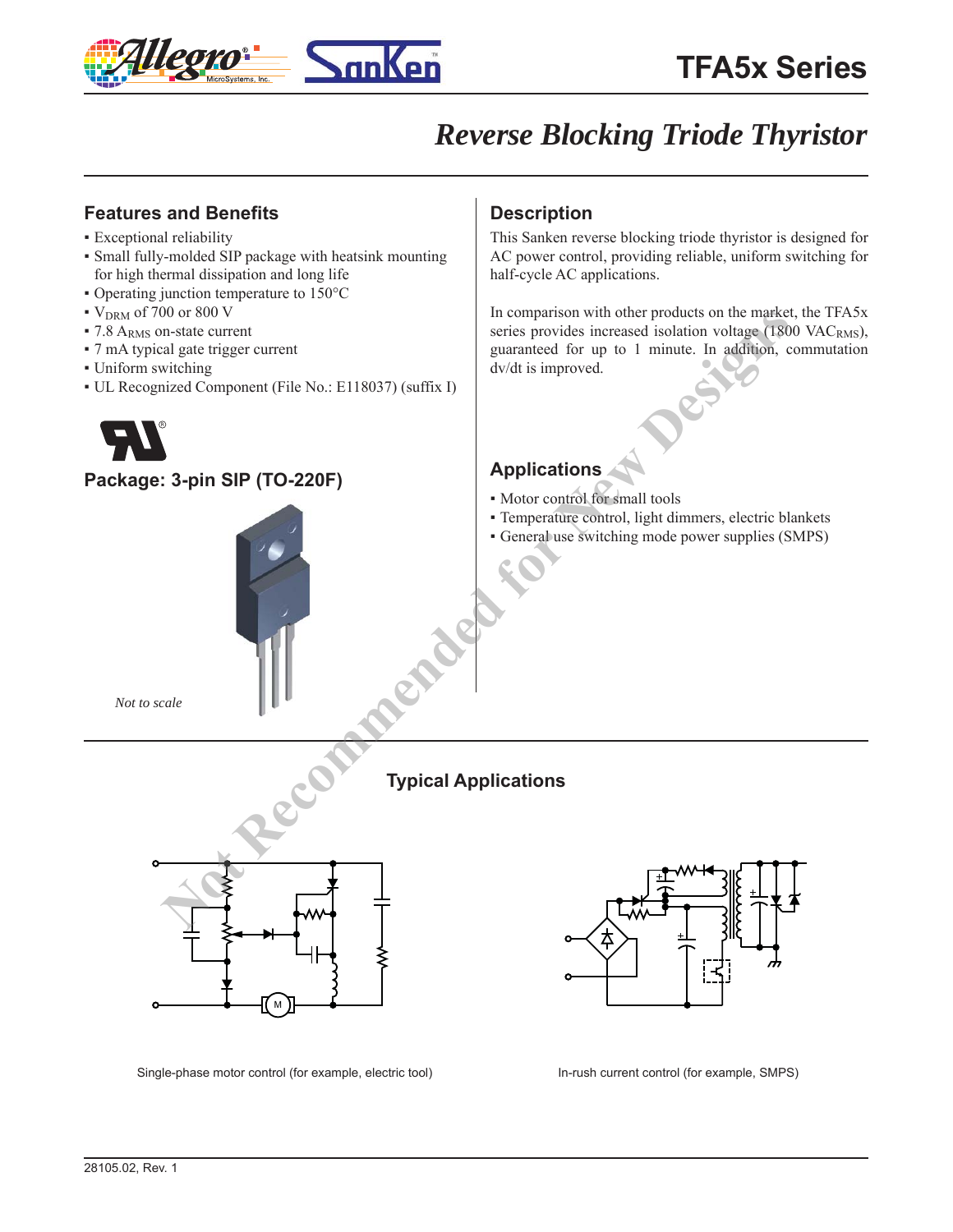### **Selection Guide**

| <b>Part Number</b> | V <sub>DRM</sub><br>(V) | UL-Recognized<br>Component | Package                     | Packing            |
|--------------------|-------------------------|----------------------------|-----------------------------|--------------------|
| <b>TFA57(I)</b>    | 700                     | Yes                        |                             |                    |
| TFA57S             | 700                     |                            | 3-pin fully molded SIP with |                    |
| <b>TFA58(I)</b>    | 800                     | Yes                        | heatsink mount              | 50 pieces per tube |
| TFA58S             | 800                     |                            |                             |                    |

## **Absolute Maximum Ratings**

| <b>Absolute Maximum Ratings</b>                                           |                                      |                                                                                                                                                                                         |                                                                                                                  |       |              |              |               |
|---------------------------------------------------------------------------|--------------------------------------|-----------------------------------------------------------------------------------------------------------------------------------------------------------------------------------------|------------------------------------------------------------------------------------------------------------------|-------|--------------|--------------|---------------|
| Characteristic                                                            | Symbol                               |                                                                                                                                                                                         | <b>Notes</b>                                                                                                     |       |              | Rating       | <b>Units</b>  |
| Peak Repetitive Off-State Voltage                                         | V <sub>DRM</sub>                     | TFA57x                                                                                                                                                                                  | $T_{\text{J}}$ = $-40^{\circ}$ C to 150°C, R <sub>GRFF</sub> = 1 kΩ                                              |       |              | 700          | V             |
|                                                                           | TFA58x                               |                                                                                                                                                                                         |                                                                                                                  |       |              | 800          | $\vee$        |
| <b>Isolation Voltage</b>                                                  | V <sub>ISO</sub>                     |                                                                                                                                                                                         | AC RMS applied for 1 minute between lead and case                                                                |       |              | 1800         | V             |
| Average On-State Current                                                  | $I_{T(AV)}$                          |                                                                                                                                                                                         | 50 Hz half cycle sine wave, Conduction angle ( $\alpha$ ) = 180°,<br>continuous operation, $T_C = 115^{\circ}$ C |       |              | 5.0          | Α             |
| RMS On-State Current                                                      | I <sub>T(RMS)</sub>                  |                                                                                                                                                                                         |                                                                                                                  |       |              | 7.8          | A             |
| Surge On-State Current                                                    | $I_{TSM}$                            | $f = 60$ Hz                                                                                                                                                                             | Half cycle sine wave, single, non-repetitive                                                                     |       | 88           | A            |               |
|                                                                           |                                      | $f = 50$ Hz                                                                                                                                                                             |                                                                                                                  |       | 80           | A            |               |
| <sup>2</sup> t Value for Fusing                                           | 2t                                   |                                                                                                                                                                                         | Value for 50 Hz half cycle sine wave, 1 cycle, $I_{TSM}$ = 80 A                                                  |       |              | 32           | $A^2 \cdot s$ |
| Critical Rising Rate of On-State Current                                  | di/dt                                | $I_T = I_{T(RMS)} \times \pi$ , $V_D = V_{DRM} \times 0.5$ , $f \le 60$ Hz, $t_{qw} \ge 10$ µs, $t_{qr} \le 250$<br>ns, i <sub>qp</sub> ≥ 30 mA (refer to Gate Trigger Circuit diagram) |                                                                                                                  |       | 50           | $A/\mu s$    |               |
| Peak Forward Gate Current                                                 | $I_{FGM}$                            | $f \ge 50$ Hz, duty cycle $\le 10\%$                                                                                                                                                    |                                                                                                                  |       | 2.0          | A            |               |
| Peak Forward Gate Voltage                                                 | $V_{FGM}$                            | $f \ge 50$ Hz, duty cycle $\le 10\%$                                                                                                                                                    |                                                                                                                  |       | 10           | $\vee$       |               |
| Peak Reverse Gate Current                                                 | <b>V<sub>RGM</sub></b>               | $f \geq 50$ Hz                                                                                                                                                                          |                                                                                                                  |       | 5.0          | V            |               |
| Peak Gate Power Dissipation                                               | P <sub>GM</sub>                      | $f \ge 50$ Hz, duty cycle $\le 10\%$                                                                                                                                                    |                                                                                                                  |       | 5.0          | W            |               |
| Average Gate Power Dissipation                                            | $T_J \leq T_J$ (max)<br>$P_{GM(AV)}$ |                                                                                                                                                                                         |                                                                                                                  | 0.5   | W            |              |               |
| Junction Temperature                                                      | TJ                                   |                                                                                                                                                                                         |                                                                                                                  |       |              | $-40$ to 150 | °C            |
| Storage Temperature                                                       | $T_{\text{stg}}$                     |                                                                                                                                                                                         |                                                                                                                  |       |              | $-40$ to 150 | °C            |
| <b>Thermal Characteristics</b> May require derating at maximum conditions |                                      |                                                                                                                                                                                         |                                                                                                                  |       |              |              |               |
| <b>Characteristic</b>                                                     | Symbol                               |                                                                                                                                                                                         | <b>Test Conditions</b>                                                                                           | Value | <b>Units</b> |              |               |
| Package Thermal Resistance<br>(Junction to Case)                          | $R_{\theta JC}$                      | For AC                                                                                                                                                                                  |                                                                                                                  | 3.8   | °C/W         |              |               |
| <b>Pin-out Diagram</b>                                                    |                                      |                                                                                                                                                                                         |                                                                                                                  |       |              |              |               |
| O                                                                         |                                      |                                                                                                                                                                                         | <b>Terminal List Table</b>                                                                                       |       |              |              |               |

| <b>Characteristic</b>                            | Symbol                  | <b>Test Conditions</b> | Value | <b>Units</b> |
|--------------------------------------------------|-------------------------|------------------------|-------|--------------|
| Package Thermal Resistance<br>(Junction to Case) | $\rm R_{\rm \theta JC}$ | For AC                 | 3.8   | °C/W         |

# K A G



 $\mathfrak{p}$ 

#### **Terminal List Table**

| <b>Number</b> | <b>Name</b> | <b>Function</b>  |
|---------------|-------------|------------------|
|               | ĸ           | Cathode terminal |
| 2             | А           | Anode terminal   |
|               | G           | Gate control     |

All performance characteristics given are typical values for circuit or system baseline design only and are at the nominal operating voltage and an ambient temperature,  $T_A$ , of  $25^{\circ}$ C, unless otherwise stated.



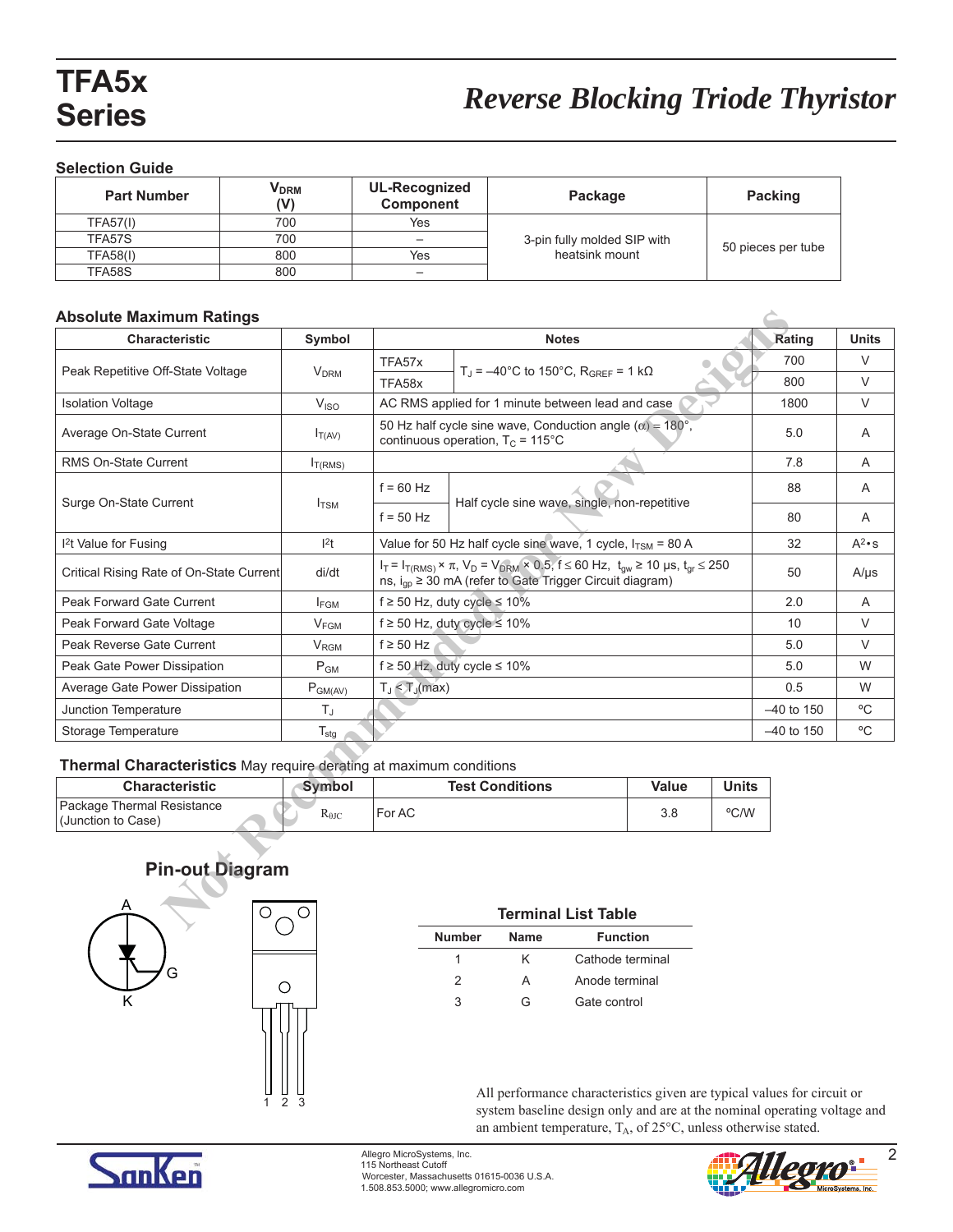## **ELECTRICAL CHARACTERISTICS**

| <b>Characteristics</b>                       | Symbol          | <b>Test Conditions</b>                                                                                              | Min.                     | Typ.            | Max.                     | <b>Unit</b> |
|----------------------------------------------|-----------------|---------------------------------------------------------------------------------------------------------------------|--------------------------|-----------------|--------------------------|-------------|
| Off-State Leakage Current                    | <b>I</b> DRM    | $V_D = V_{DRM}$ , T <sub>J</sub> = 150°C, R <sub>GREF</sub> = 1 k $\Omega$                                          |                          |                 | 2.0                      | mA          |
| Reverse Leakage Current                      | <b>I</b> RRM    | $V_D = V_{DRM}$ , T <sub>J</sub> = 150°C, R <sub>GREF</sub> = 1 k $\Omega$                                          | $\overline{\phantom{0}}$ | $\qquad \qquad$ | 2.0                      | mA          |
| On-State Voltage                             | V <sub>TM</sub> | $I_{TM}$ = 15 A, T <sub>C</sub> = 25 <sup>°</sup> C                                                                 |                          |                 | 1.5                      | V           |
| Gate Trigger Voltage                         | $V_{GT}$        | $V_D$ = 6 V, R <sub>1</sub> = 10 Ω, T <sub>C</sub> = 25°C                                                           |                          | $\qquad \qquad$ | $-1.0$                   | V           |
| Gate Trigger Current                         | $I_{GT}$        | $V_D$ = 6 V, R <sub>L</sub> = 10 Ω, T <sub>C</sub> = 25°C                                                           | $\overline{\phantom{0}}$ |                 | 15                       | mA          |
| Gate Non-trigger Voltage                     | $V_{GD}$        | $V_D = V_{DRM} \times 0.5$ , R <sub>GREF</sub> = 1 k $\Omega$ , T <sub>J</sub> = 125 <sup>°</sup> C                 | 0.2                      |                 |                          | V           |
| <b>Holding Current</b>                       | Iн.             | $R_{GREF}$ = 1 k $\Omega$ , T <sub>J</sub> = 25 <sup>°</sup> C                                                      |                          | 15              |                          | mA          |
| Critical Rising Rate of<br>Off-State Voltage | dv/dt           | $V_D = V_{DRM} \times 0.5$ , T <sub>J</sub> = 125°C, R <sub>GRFF</sub> = 1 k $\Omega$ ,<br>$C_{GREF} = 0.033 \mu F$ |                          | 300             | $\overline{\phantom{0}}$ | $V/\mu s$   |





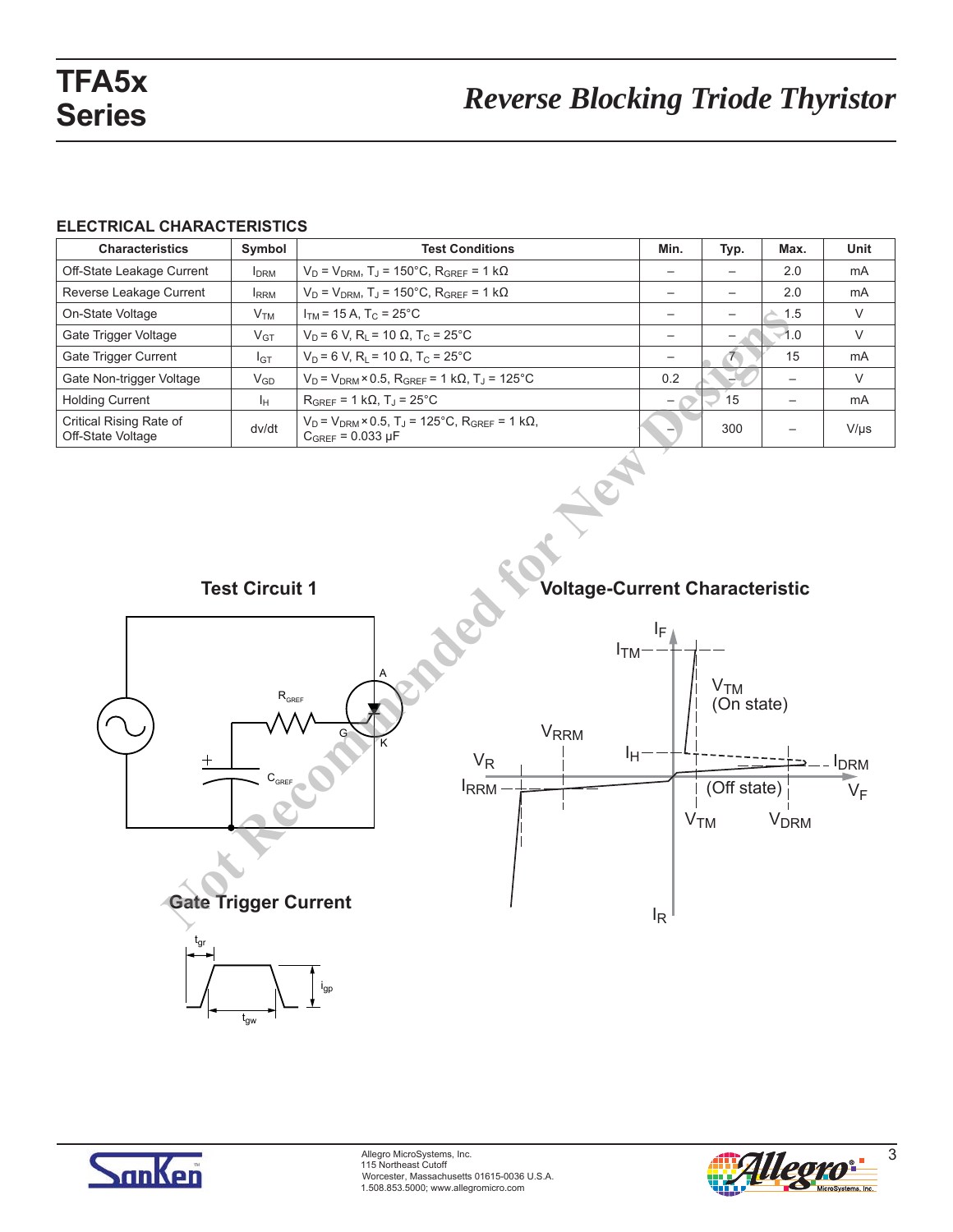

# **Commutation Timing Diagrams**



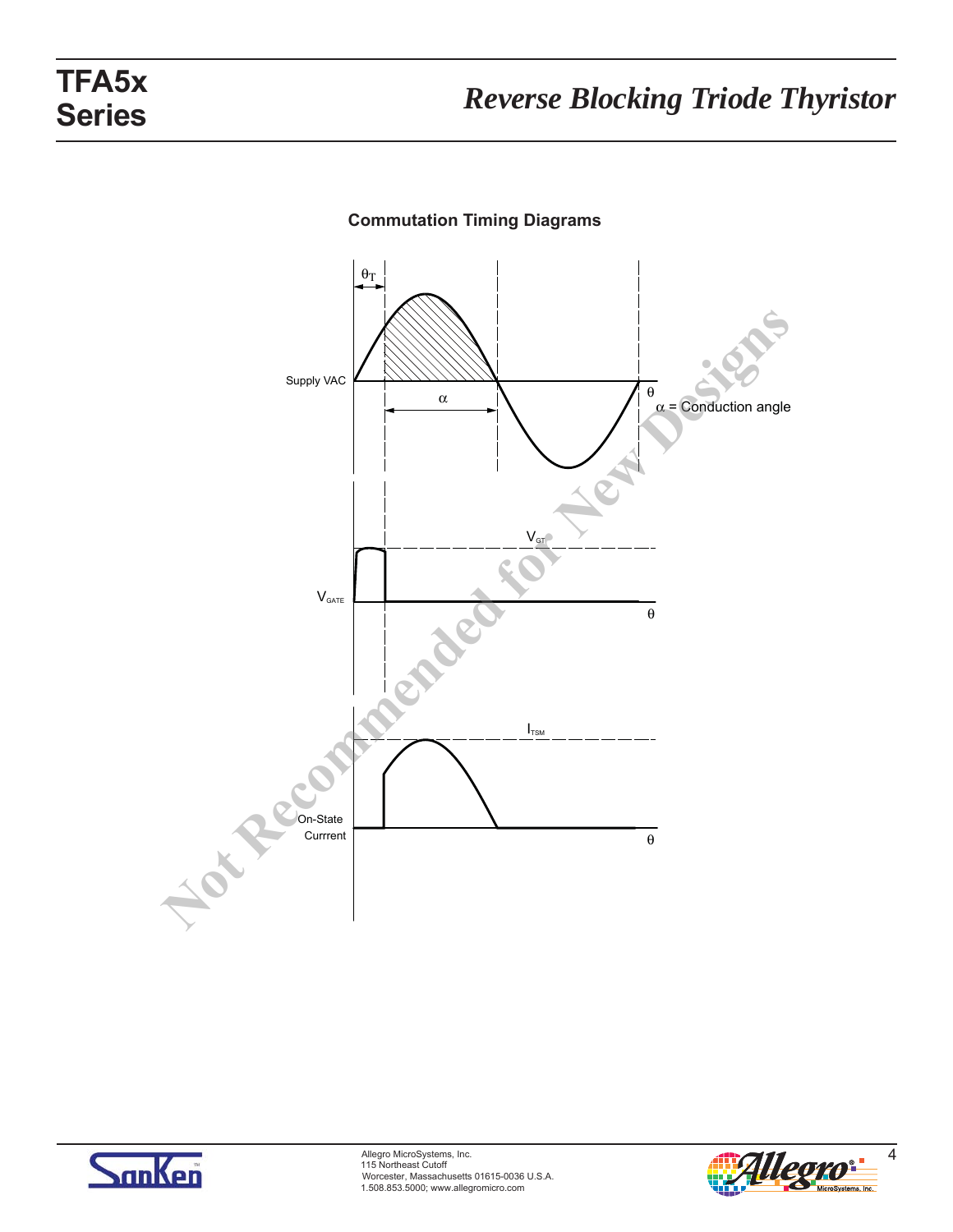

**Performance Characteristics at**  $T_A = 25^{\circ}C$ 



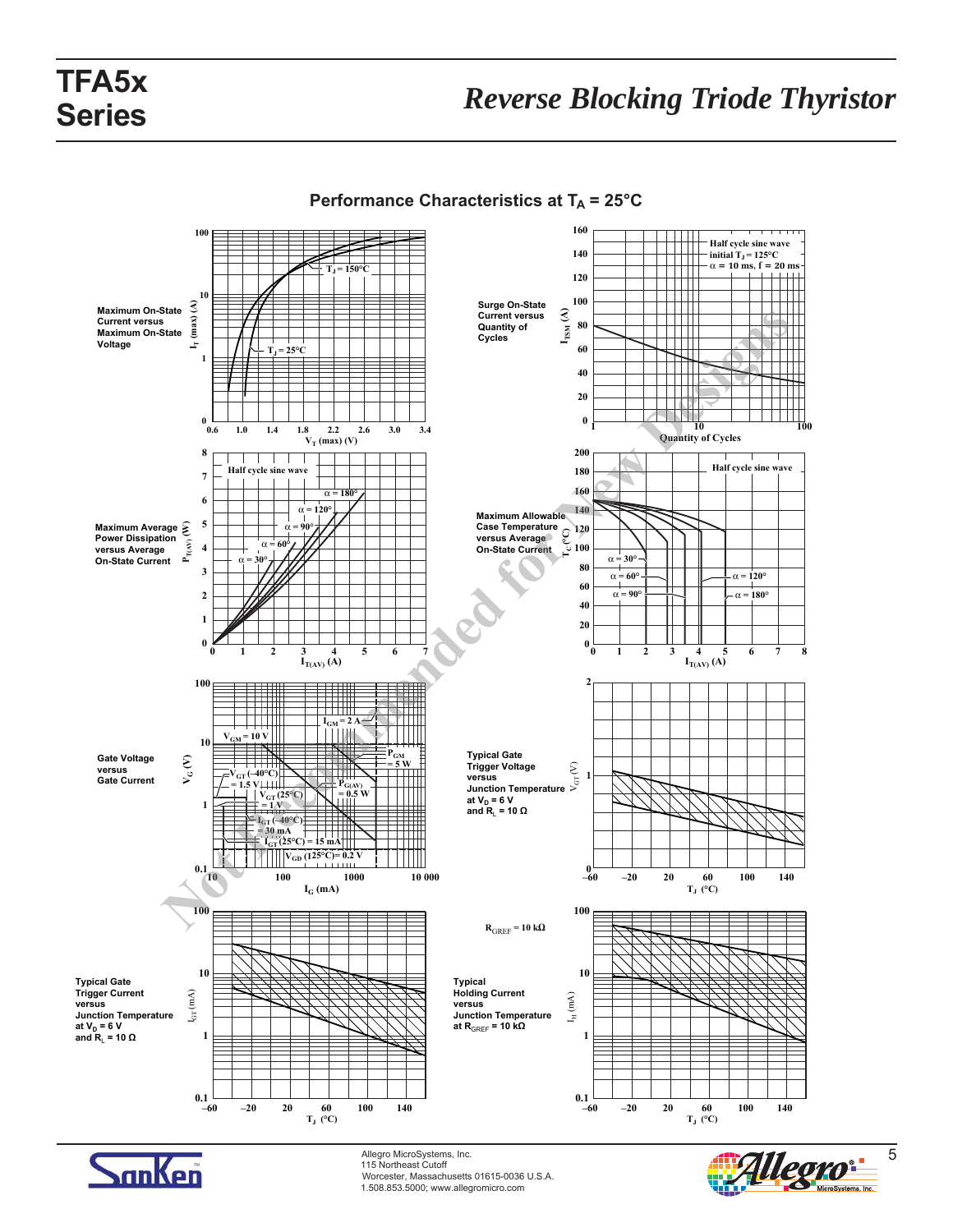

# **Transient Thermal Impedence versus Voltage Pulse Duration** For AC



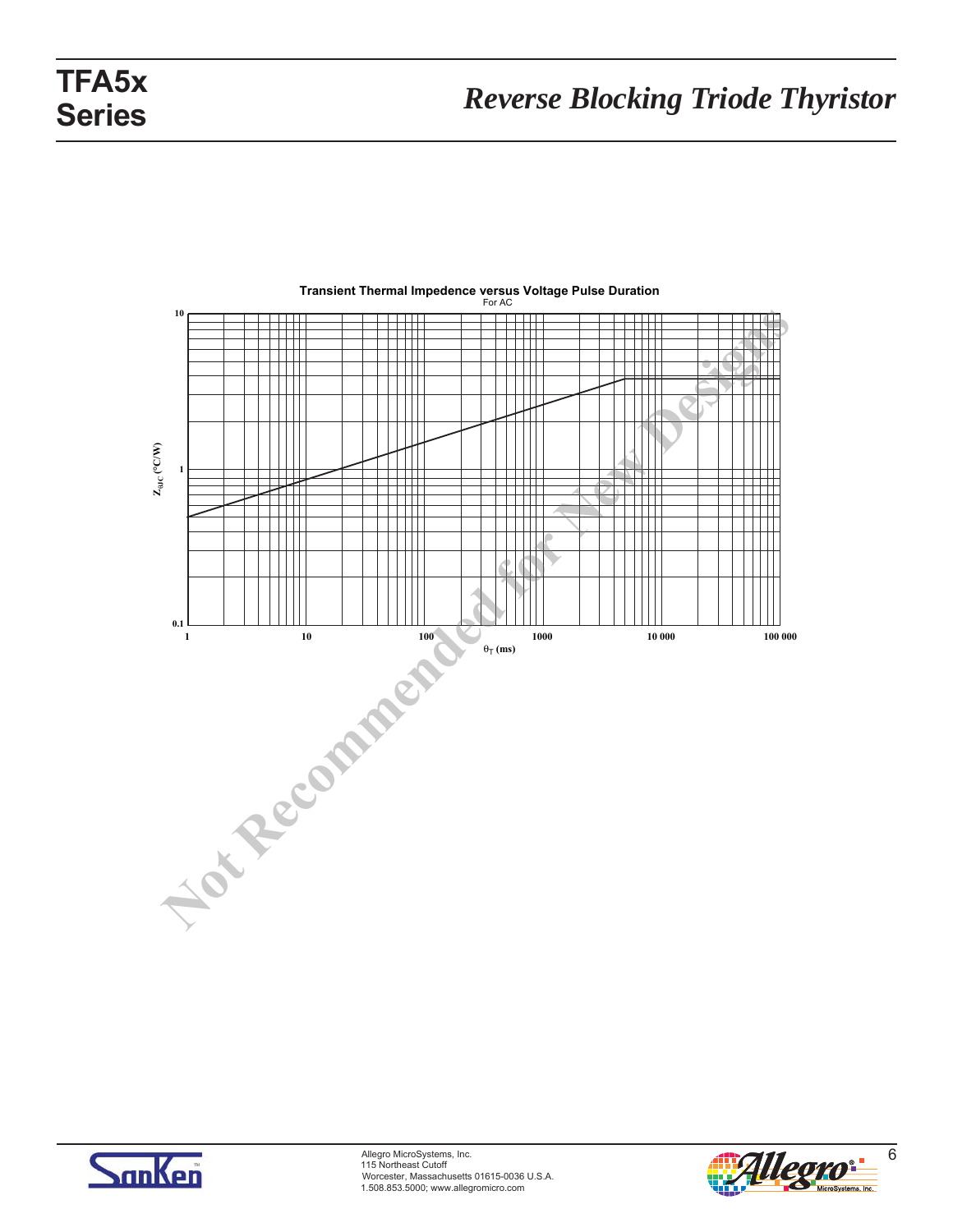# **TO-220F Package Outline Drawing**



Gate burr: 0.3 mm (max.), mold flash may appear at opposite side Terminal core material: Cu Terminal treatment: Ni plating and Pb-free solder dip Leadform: 600 Package: TO-220F (FM20)

Dimensions in millimeters

Branding codes (exact appearance at manufacturer discretion): 1st line, type: TFA5xx 2nd line, lot: *YM*

 Where: Y is the last digit of the year of manufacture M is the month (*1* to *9, O, N, D*)



*Leadframe plating Pb-free. Device meets RoHS requirements.*



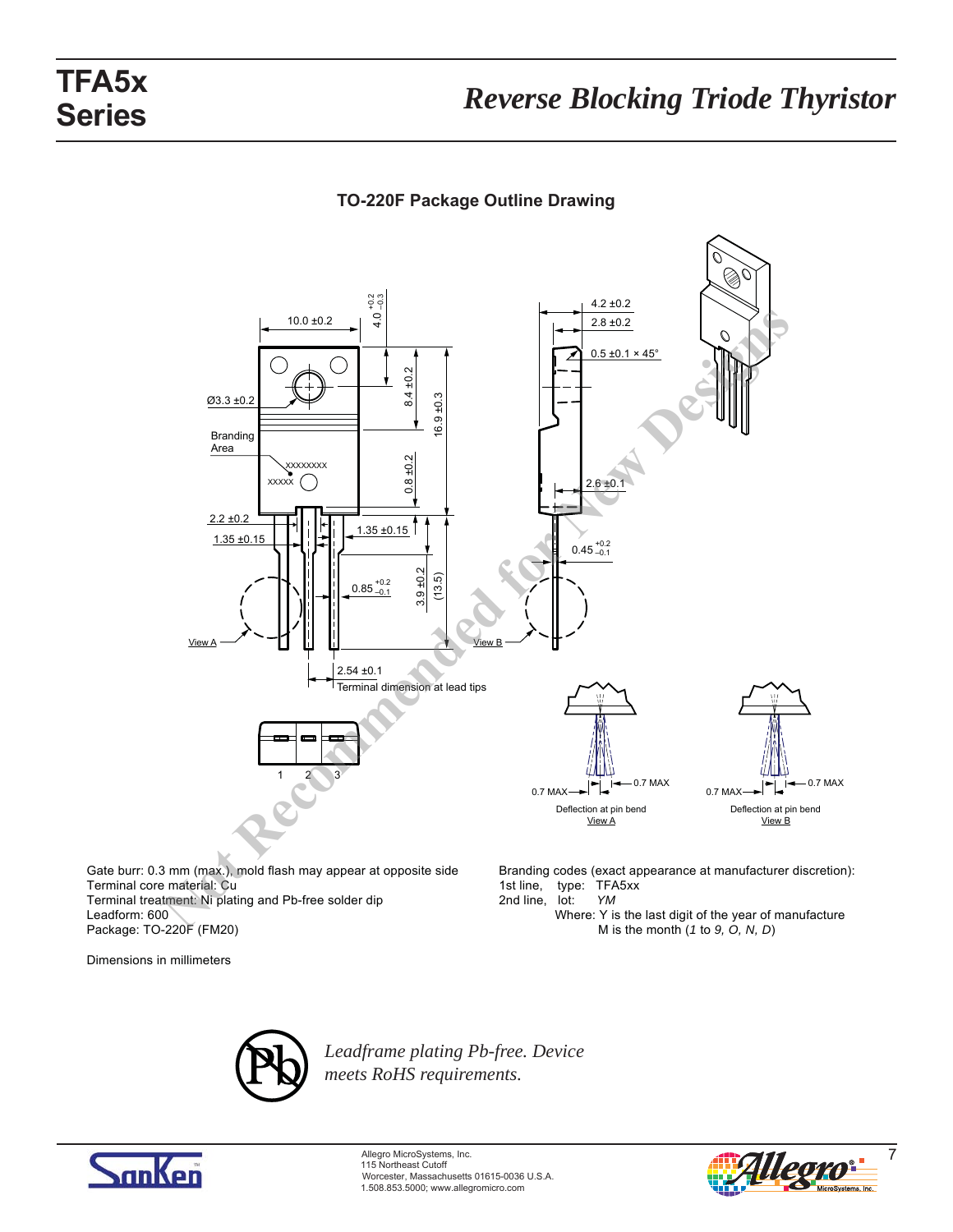



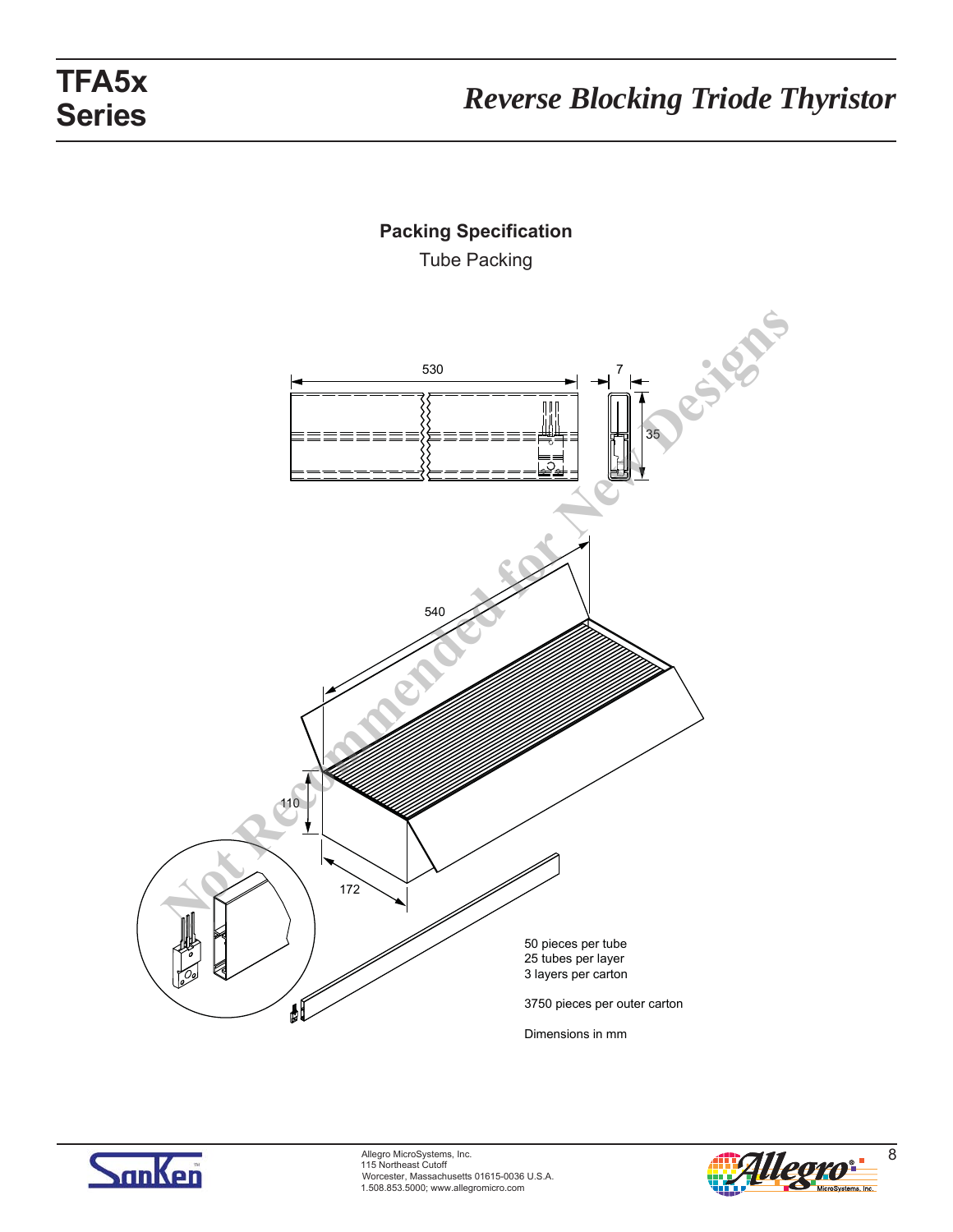



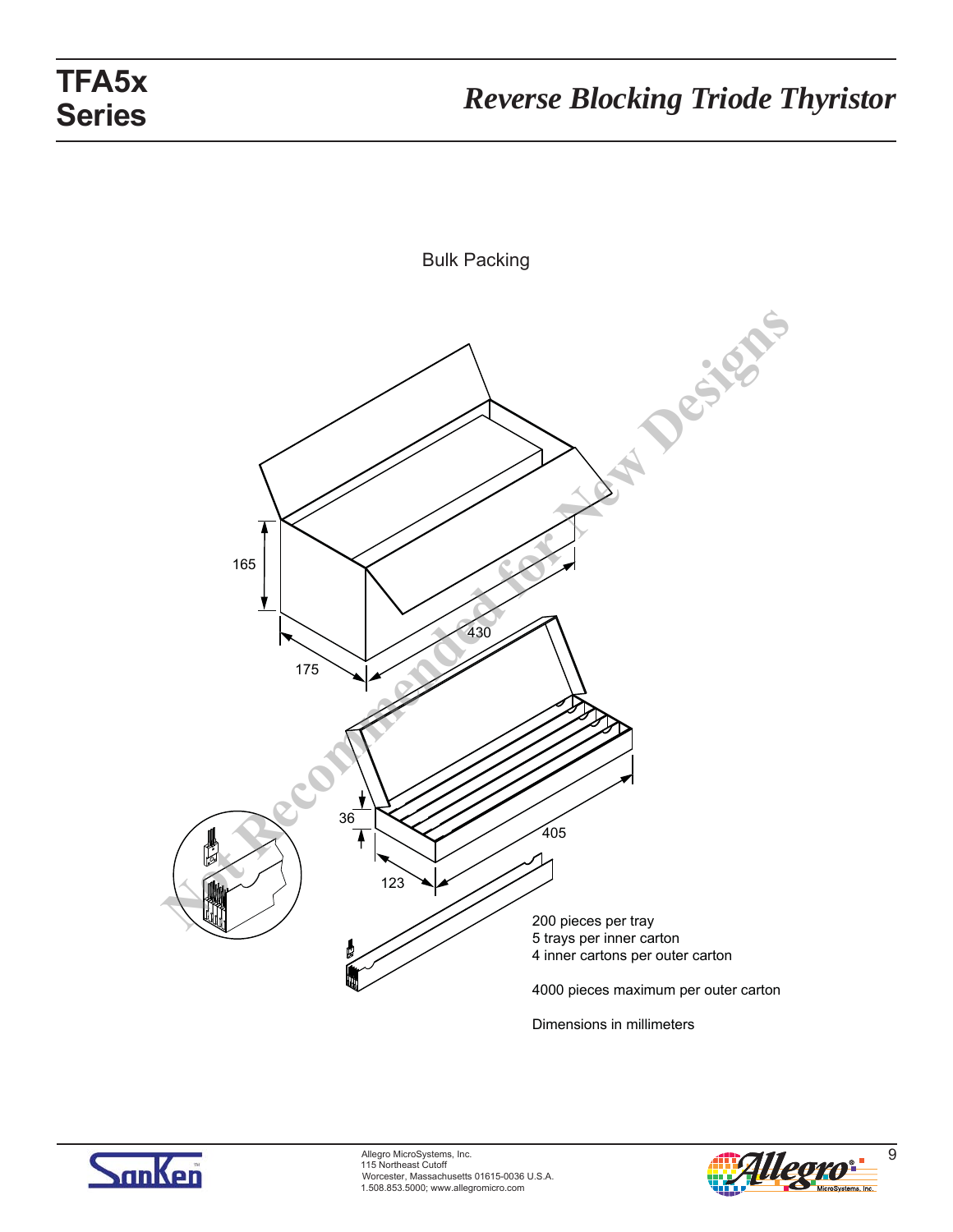# **Series**

# *Reverse Blocking Triode Thyristor* **TFA5x**

**WARNING** — These devices are designed to be operated at lethal voltages and energy levels. Circuit designs that embody these components must conform with applicable safety requirements. Precautions must be taken to prevent accidental contact with power-line potentials. Do not connect grounded test equipment.

The use of an isolation transformer is recommended during circuit development and breadboarding.

Because reliability can be affected adversely by improper storage environments and handling methods, please observe the following cautions.

#### **Cautions for Storage**

- Ensure that storage conditions comply with the standard temperature (5°C to 35°C) and the standard relative humidity (around 40 to 75%); avoid storage locations that experience extreme changes in temperature or humidity.
- Avoid locations where dust or harmful gases are present and avoid direct sunlight.
- Reinspect for rust on leads and solderability of products that have been stored for a long time.

#### **Cautions for Testing and Handling**

 When tests are carried out during inspection testing and other standard test periods, protect the products from power surges from the testing device, shorts between adjacent products, and shorts to the heatsink.

#### **Remarks About Using Silicone Grease with a Heatsink**

- When silicone grease is used in mounting this product on a heatsink, it shall be applied evenly and thinly. If more silicone grease than required is applied, it may produce stress.
- Coat the back surface of the product and both surfaces of the insulating plate to improve heat transfer between the product and the heatsink.
- Volatile-type silicone greases may permeate the product and produce cracks after long periods of time, resulting in reduced heat radiation effect, and possibly shortening the lifetime of the product.
- Our recommended silicone greases for heat radiation purposes, which will not cause any adverse effect on the product life, are indicated below:

| Type              | Suppliers                            |
|-------------------|--------------------------------------|
| G746              | Shin-Etsu Chemical Co., Ltd.         |
| YG6260            | Momentive Performance Materials      |
| SC <sub>102</sub> | Dow Corning Toray Silicone Co., Ltd. |

#### **Heatsink Mounting Method**

- Torque When Tightening Mounting Screws. Thermal resistance increases when tightening torque is low, and radiation effects are decreased. When the torque is too high, the screw can strip, the heatsink can be deformed, and distortion can arise in the product frame. To avoid these problems, observe the recommended tightening torques for this product package type 0.490 to 0.686 N•m (5 to 7 kgf•cm).
- For effective heat transfer, the contact area between the product and the heatsink should be free from burrs and metal fragments, and the heatsink should be flat and large enough to contact over the entire side of the product, including mounting flange and exposed thermal pad.
- The mounting hole in customer-supplied heatsink must be less than Ø4 mm; this includes the diameter of any dimple around punched holes. This is to prevent possible deflection and cracking of the product case when fastened to the heatsink.

#### **Soldering**

- When soldering the products, please be sure to minimize the working time, within the following limits: 260±5°C 10 s 350±5°C 3 s
- Soldering iron should be at a distance of at least 1.5 mm from the body of the products

#### **Electrostatic Discharge**

- When handling the products, operator must be grounded. Grounded wrist straps worn should have at least 1 MΩ of resistance to ground to prevent shock hazard.
- Workbenches where the products are handled should be grounded and be provided with conductive table and floor mats.
- When using measuring equipment such as a curve tracer, the equipment should be grounded.
- When soldering the products, the head of soldering irons or the solder bath must be grounded in other to prevent leak voltages generated by them from being applied to the products.
- The products should always be stored and transported in our shipping containers or conductive containers, or be wrapped in aluminum foil.





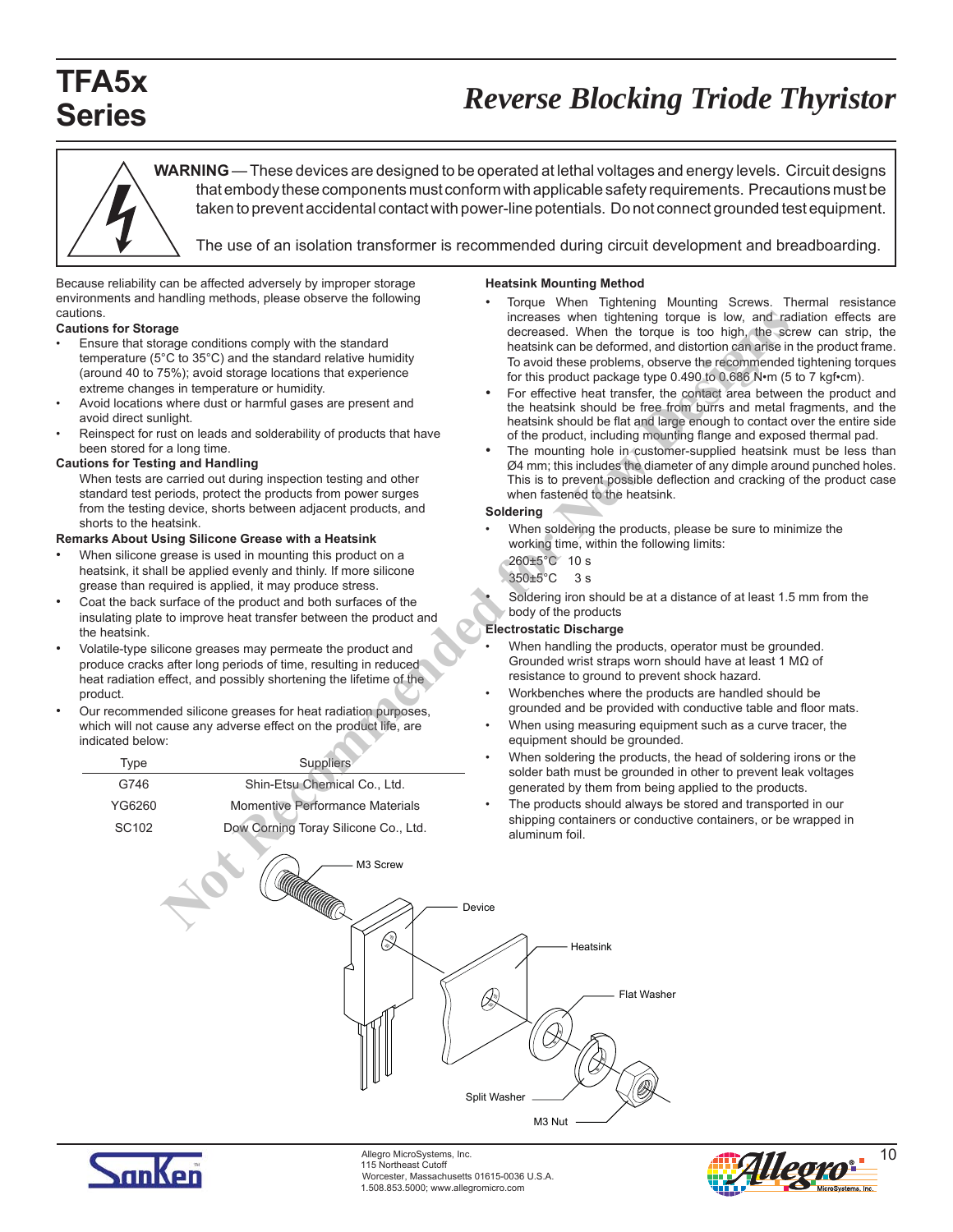**Not Replace Basics** 

The products described herein are manufactured in Japan by Sanken Electric Co., Ltd. for sale by Allegro MicroSystems, Inc.

Sanken and Allegro reserve the right to make, from time to time, such departures from the detail specifications as may be required to permit improvements in the performance, reliability, or manufacturability of its products. Therefore, the user is cautioned to verify that the information in this publication is current before placing any order.

When using the products described herein, the applicability and suitability of such products for the intended purpose shall be reviewed at the users responsibility.

Although Sanken undertakes to enhance the quality and reliability of its products, the occurrence of failure and defect of semiconductor products at a certain rate is inevitable.

Users of Sanken products are requested to take, at their own risk, preventative measures including safety design of the equipment or systems against any possible injury, death, fires or damages to society due to device failure or malfunction.

Sanken products listed in this publication are designed and intended for use as components in general-purpose electronic equipment or apparatus (home appliances, office equipment, telecommunication equipment, measuring equipment, etc.). Their use in any application requiring radiation hardness assurance (e.g., aerospace equipment) is not supported.

When considering the use of Sanken products in applications where higher reliability is required (transportation equipment and its control systems or equip ment, fire- or burglar-alarm systems, various safety devices, etc.), contact a company sales representative to discuss and obtain written confirmation of your specifications.

The use of Sanken products without the written consent of Sanken in applications where extremely high reliability is required (aerospace equipment, nuclear power-control stations, life-support systems, etc.) is strictly prohibited.

The information included herein is believed to be accurate and reliable. Application and operation examples described in this publication are given for reference only and Sanken and Allegro assume no responsibility for any infringement of industrial property rights, intellectual property rights, or any other rights of Sanken or Allegro or any third party that may result from its use.

Anti radioactive ray design is not considered for the products listed herein.

The contents in this document must not be transcribed or copied without Sanken's written consent.

Copyright © 2008-2010 Allegro MicroSystems, Inc. This datasheet is based on Sanken datasheet SSE-24047